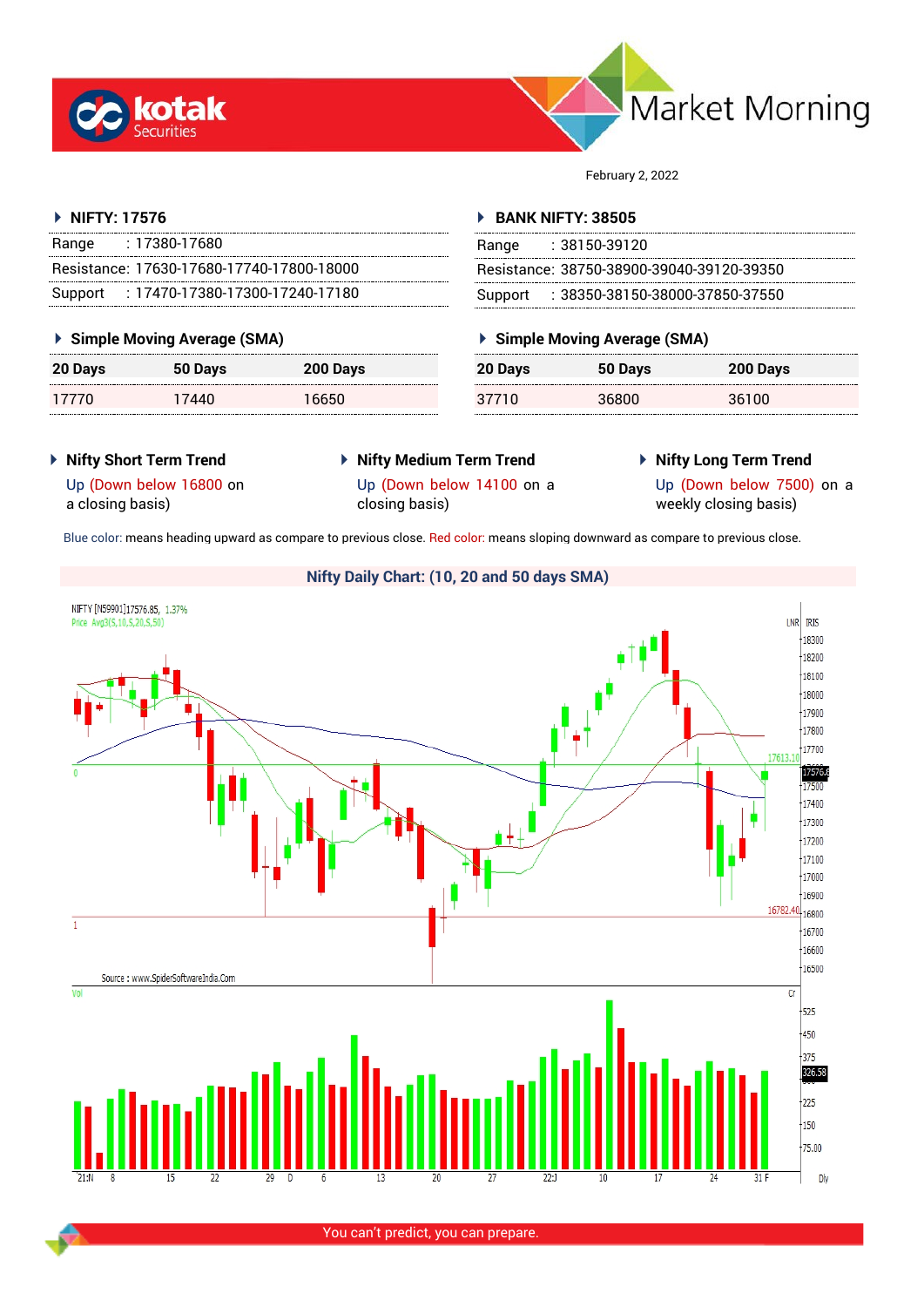#### **Market Analysis**

2022. After a volatile trading session, the nifty ends 264 higher while the Sensex was up by 937 points. Among **Nifty/Sensex Daily View:** The Benchmark indices witnessed roller coaster activity on the Union Budget day of Sectors, the metal index was the top gainer, rallied over 4 per cent while despite strong momentum some profit booking was seen in Auto and oil stocks. The overall Budget 2022 outcome is positive. The kind of focus put on infrastructure in this budget is extremely positive. We faced a very volatile but outstanding market. The constructive closing is pointing us towards the 18000 level. Nifty has formed double bottom around 17250 and the broad-based market is well closed. Nifty is forming a symmetrical triangle and Tuesday's positive closing is indicating that Nifty would hit the upper boundary of the triangle, which is near 18000/18300. Nifty is likely to move between 17180 and 17680 levels in the coming days with a median level at 17380. Nifty can show weakness below 17180 but can go to 18000 levels if it crosses 17680. The strategy should be to buy on dips. The focus should be on Capital Goods, Infra, Energy, Financials and Commodities.

### **RATING SCALE (PRIVATE CLIENT GROUP)**

| <b>BUY</b>             | $\qquad \qquad -$        | A condition that indicates a good time to buy a stock. The exact circumstances of the signal will be determined by the indicator that an<br>analyst is using.  |
|------------------------|--------------------------|----------------------------------------------------------------------------------------------------------------------------------------------------------------|
| SELL                   | -                        | A condition that indicates a good time to sell a stock. The exact circumstances of the signal will be determined by the indicator that an<br>analyst is using. |
| <b>Stop Loss Order</b> | $\overline{\phantom{0}}$ | An instruction to the broker to buy or sell stock when it trades beyond a specified price. They serve to either protect your profits or<br>limit your losses.  |

#### **FUNDAMENTAL RESEARCH TEAM (PRIVATE CLIENT GROUP)**

**Shrikant Chouhan Arun Agarwal Amit Agarwal, CFA Hemali Dhame**

+91 22 6218 5408 +91 22 6218 6443 +91 22 6218 6439 +91 22 6218 6433 **Jatin Damania Purvi Shah Rini Mehta K. Kathirvelu**

Metals & Mining, Midcap Pharmaceuticals Research Associate Support Executive jatin.damania@kotak.com [purvi.shah@kotak.com](mailto:purvi.shah@kotak.com) rini.mehta@kotak.com [k.kathirvelu@kotak.com](mailto:k.kathirvelu@kotak.com) +91 22 6218 6440 +91 22 6218 6432 +91 80801 97299 +91 22 6218 6427

**Sumit Pokharna Pankaj Kumar**

Oil and Gas, Information Tech Midcap sumit.pokharna@kotak.com pankajr.kumar@kotak.com +91 22 6218 6438 +91 22 6218 6434

Head of Research Auto & Auto Ancillary Transportation, Paints, FMCG Banking & Finance [shrikant.chouhan@kotak.com](mailto:shrikant.chouhan@kotak.com) arun.agarwal@kotak.com agarwal.amit@kotak.com Hemali.Dhame@kotak.com

### **TECHNICAL RESEARCH TEAM (PRIVATE CLIENT GROUP)**

[shrikant.chouhan@kotak.com](mailto:shrikant.chouhan@kotak.com) [amol.athawale@kotak.com](mailto:amol.athawale@kotak.com) Research Associate +91 22 6218 5408 +91 20 6620 3350 [sayed.haider@kotak.com](mailto:sayed.haider@kotak.com)

**Shrikant Chouhan Amol Athawale Sayed Haider**

+91 22 62185498

## **DERIVATIVES RESEARCH TEAM (PRIVATE CLIENT GROUP)**

+91 79 6607 2231 +91 22 6218 5497 +91 33 6615 6273

**Sahaj Agrawal Prashanth Lalu Prasenjit Biswas, CMT, CFTe** [sahaj.agrawal@kotak.com](mailto:sahaj.agrawal@kotak.com) [prashanth.lalu@kotak.com](mailto:prashanth.lalu@kotak.com) [prasenjit.biswas@kotak.com](mailto:prasenjit.biswas@kotak.com)